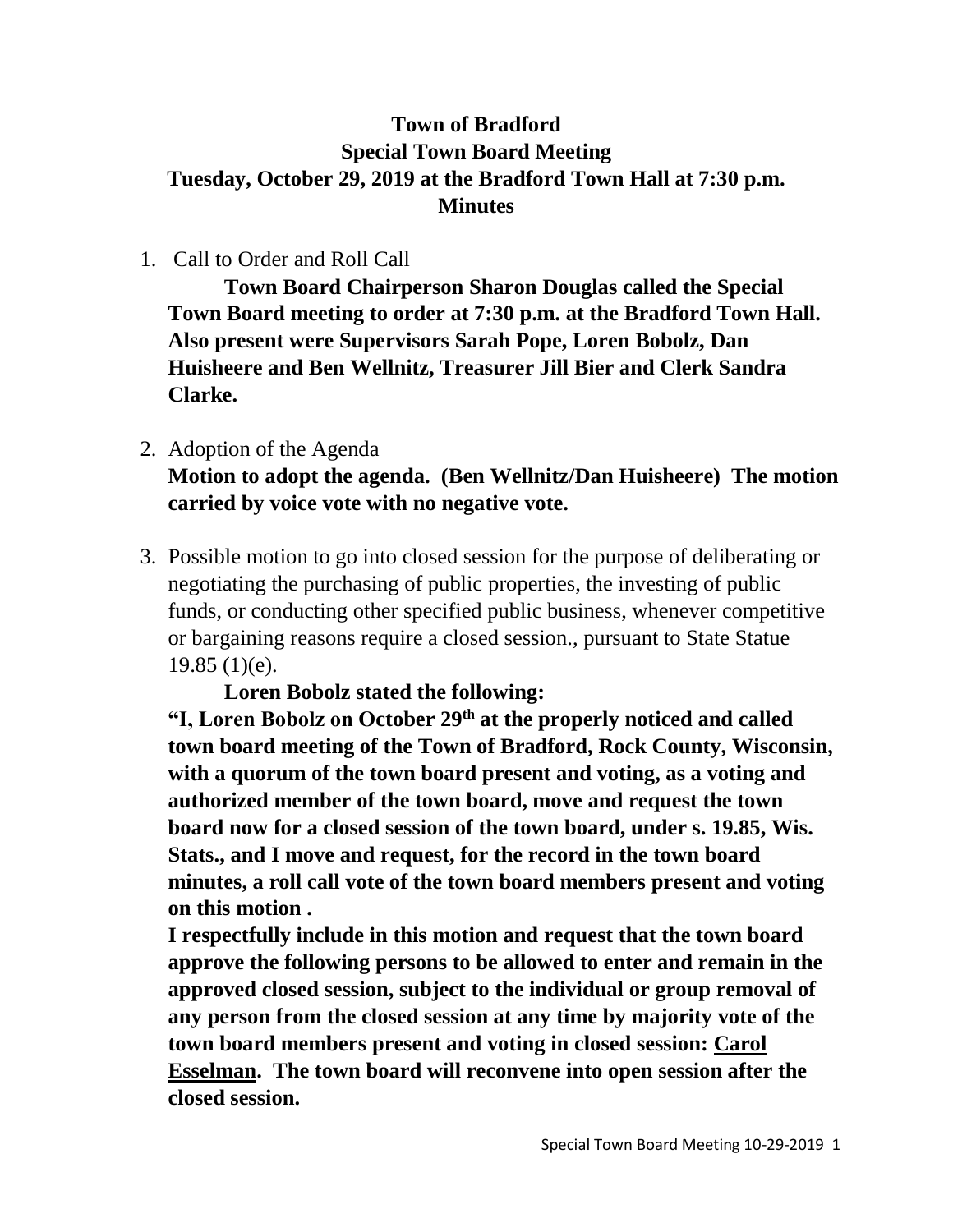**The nature of the business to be considered in the closed session is the following: for the purpose of deliberating or negotiating the purchasing of public properties, investing of public funds, or conducting other specified public business, whenever competitive or bargaining reasons require a closed session., pursuant to State Statue 19.85 (1) (e).**

**The minutes were recorded by Sandra Clarke. The members present were Sarah Pope, Loren Bobolz, Dan Huisheere, Ben Wellnitz and Sharon Douglas and Treasurer Jill Bier. The motion to go into closed session was made by Loren Bobolz and seconded by Sarah Pope. Roll Call Vote: Sarah Pope, "Yes." Loren Bobolz, "Yes." Dan Huisheere, "Yes." Ben Wellnitz, "Yes." Sharon Douglas, "Yes." The motion carried unanimously. The session began at 7:33 p.m.**

4. Closed Session

**Motion to close the session was made by Dan Huisheere and seconded by Ben Wellnitz. The motion carried by voice vote with no negative vote. The closed session ended at 8:05 p.m.**

5. Reconvene in Open Session

**The town board meeting was reconvened in open session at 8:05 p.m.**

6. Discussion and action on sale of foreclosed property

**The board will counter offer. If needed the town board will meet again on October 31st at 6:30 p.m.**

7. Discussion and action on roadwork

**Sharon and Wayne Douglas filled the potholes on the Town portion of Jones Road at Emerald Grove Road but the property owner in the area was pumping water from his basement out across the road**